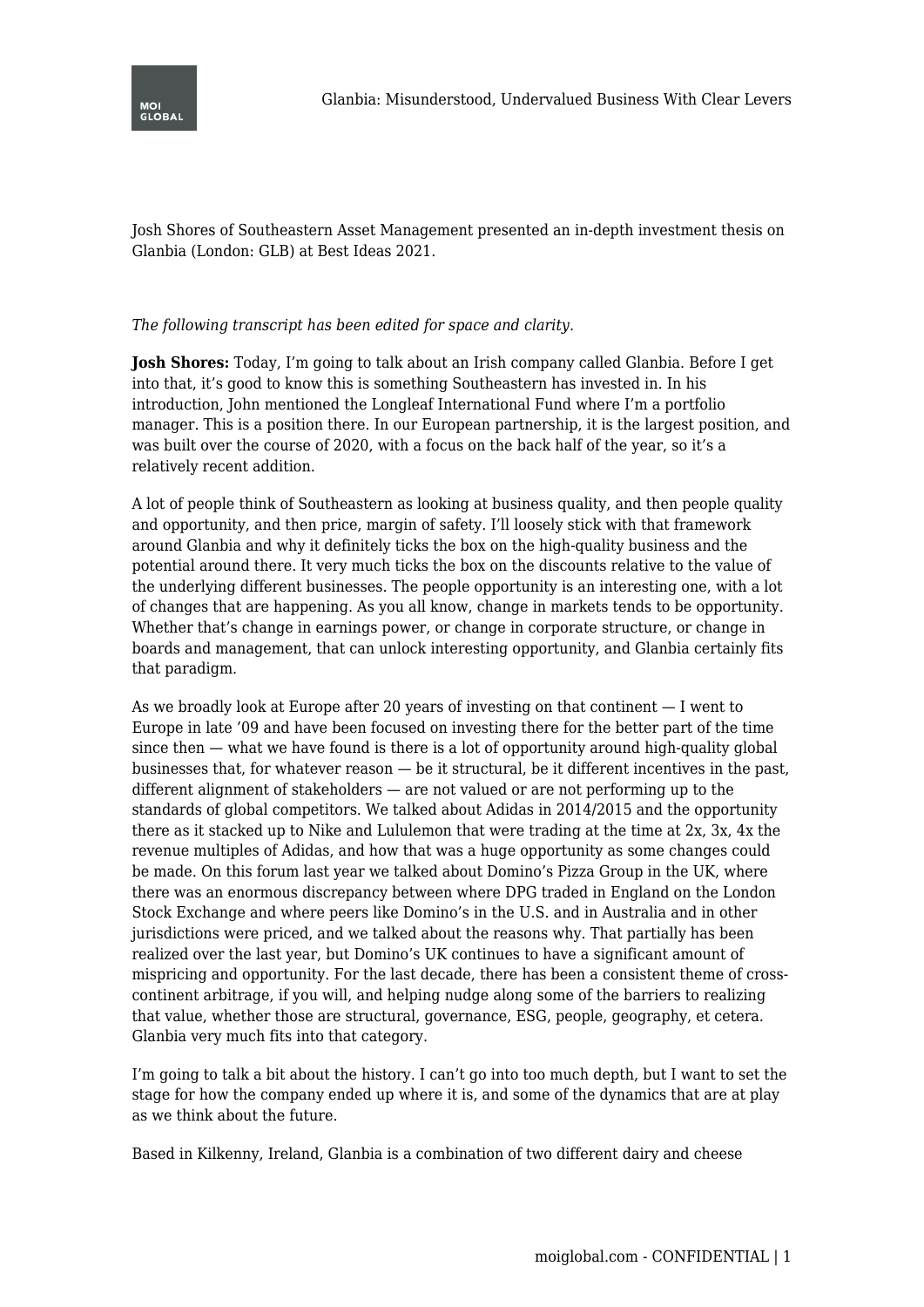cooperatives, Avonmore and Waterford, which were formed in the 1960s, but they have roots going back much further than that. Many of you will be familiar with the Irish cooperative paradigm and what happened in the dairy and cheese world in that country. The way that value-additive businesses were spun out of that carry group is one of the archetype examples of successfully executing on that strategy, and Glanbia is somewhat similar in its history. They took separate cheese and dairy cooperatives, put them together in the late 1990s, and then in 2000, started the evolution into what I would almost call an asset-light cheese and dairy production model, i.e. partnering with the farmers to give the farmers direct control in the assets to where Glanbia Corporate — to sort out the terminology, I'll use the term "PLC" to refer to Glanbia Corporate, where we can invest, and I'll use the term "Co-Op" for Glanbia Cooperative — where PLC takes a 40% or a 50% interest and then pushes operational control down to the farmers. The farmers and the joint venture are responsible for a lot of the capital investment and management of the company. PLC benefits from the dividends but takes off a lot of the capital intensity and variability that has historically been seen in the dairy and whey world.

That was a first interesting and innovative step in what had been somewhat of a traditional business. The individual who seems to have been most responsible for that — and of course it was a team effort ― is a fellow named John Moloney, who took over management of PLC in 2000/2001, and was a forward-thinking, innovative leader who set the company on a path towards much more value-additive, high-quality businesses. This was the first step.

Over the course of the early 2000s, they further developed their nutritional and nutritional solutions expertise, i.e. providing capabilities around input products to packaged food and other end customers. Think of DSM, or DuPont, or an IFF — these types of things. Initially, Glanbia was dairy centric in the solutions that they offered, because their expertise was in dairy and whey, but over the course of the 2000s, via bolt-ons and adjacent expansion, they added capabilities and started to form a Nutritional Solutions segment that was operated on its own and stands alone. As we fast forward to today, Glanbia is increasingly a scale player that is not driven by dairy and whey, which we'll get onto later.

In 2008, they continued this value additive strategy — you can almost think of it as vertical integration. They thought about what expertise they brought from their history with dairy and whey, and how they could apply that further into the value chain to capture more of the economics. Nutritional Solutions was one way. Another way was to look at the supplements industry, the protein powder industry, and the protein bar industry, which had really started to develop over the course of the 1990s and into the 2000s. What was once a byproduct of a lot of cheese and dairy production, i.e., whey, became a hot commodity. The boom that was led by companies like PowerBar and expanded to a bevy of offerings through the 1990s and 2000s got the attention of PLC to where they realized, "Why are we selling this whey to other people at commodity-ish prices and then they're putting a package on it and going out and capturing consumer-good type of margins?" The acquisition of Optimum Nutrition, which at the time was one of the primary protein powder and creatine providers in the U.S. in particular, was the big step in getting scale towards that performance nutrition business and forming that as a standalone segment. By 2008/09, Optimum Nutrition was leading the performance nutrition segment, they had a nutritional solutions segment, and then they also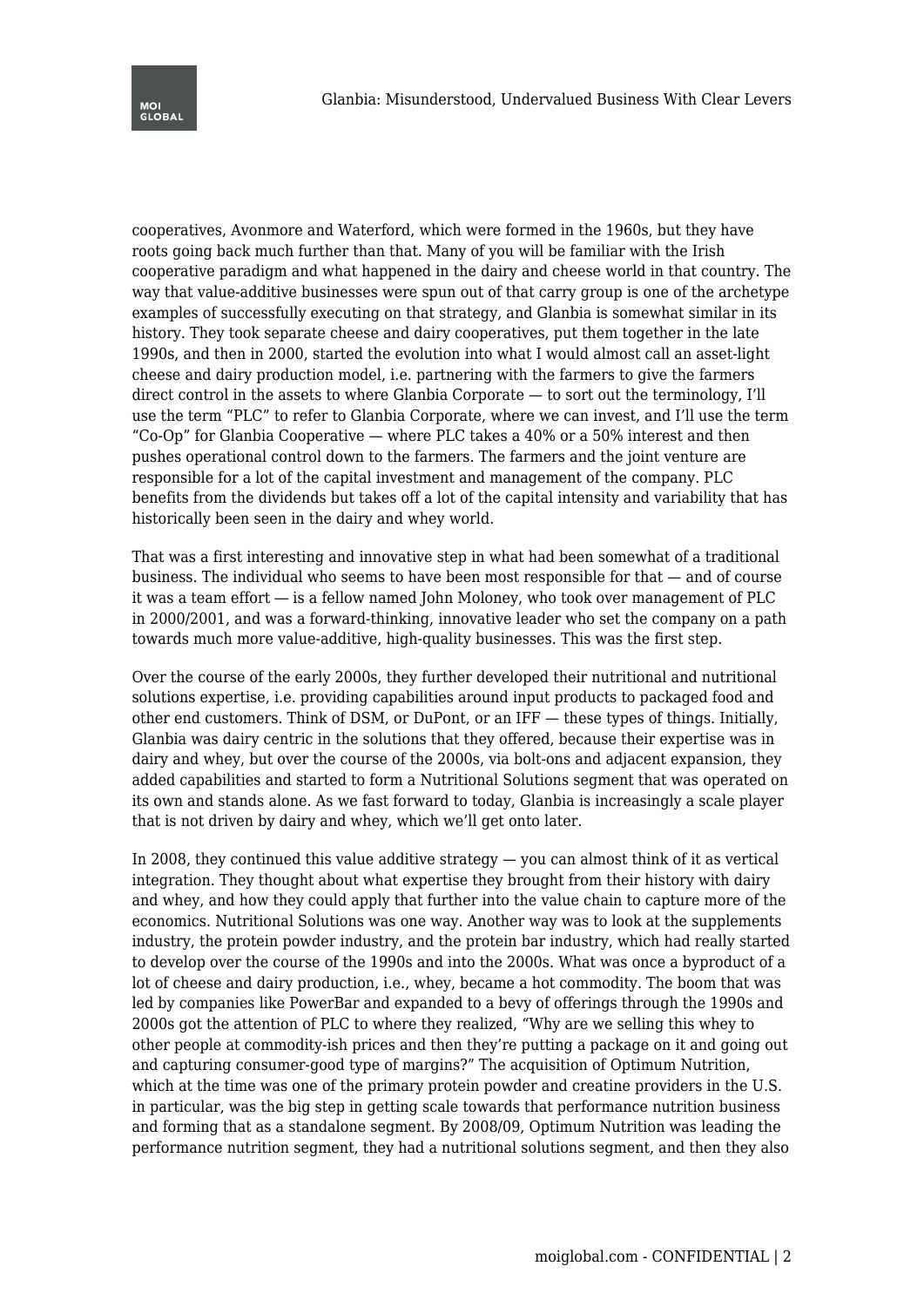had a bunch of joint ventures around dairy and cheese.

Around the time that Glanbia bought Optimum Nutrition, I was moving to London. I was a user of those products, so the company quickly caught my attention. I thought it was an interesting deal. I thought Glanbia was an interesting proposition, but unfortunately, the market seemed to have also caught on. John Moloney was widely revered, and his management team had an enormous amount of respect. The share price always seemed to be fairly valued. As you all know, Southeastern is margin-of-safety focused, so we tend to want a discount before we are going to invest. I continued to follow Glanbia, but while it was fairly to over-valued, I was merely a customer and not an owner of the shares. I watched from a distance as they continued to take value-additive steps of continuing this asset-light strategy, getting out of 100% consolidation of the lower-quality dairy and whey, and focusing on the high-value Global Performance Nutrition and Nutritional Solutions business. That culminated in 2010-2012, which was the last big dairy consolidated ownership in Ireland, where they created Dairy Ireland and put it into a joint venture, where Co-Op, in exchange for shares in Glanbia (some of which were sold on the open market to fund it) swapped a big piece of their controlling ownership in PLC for control of the dairy and cheese joint venture, Dairy Ireland. That left PLC with 40% of Dairy Ireland and Co-Op with 60%, and took Dairy Ireland down to about 39% ownership of PLC.

Fast forward to Glanbia history 2.0: John Moloney retired in 2013. He had generated one of the great track records of that decade at 24% per year share price CAGR, pretty impressive earnings per share growth as well, and a real strategic transformation of what had been a traditional, old-school Irish dairy and cheese co-op into a structure that looks a lot like it does today.

I'll skip over some of this because I see it's taking a bit too long, but you had Glanbia Ireland, and then that became Dairy Ireland, which I alluded to before. That got their ownership down to 33.5%. Today, if you look on Bloomberg or FactSet, the Co-Op comes in at a little over 29% because they put up some of their shares as security against the convertible bonds, so they no longer control the company.

The next big thing that looked interesting was the acquisition in 2018 of SlimFast in the U.S., which gave a lot of heft in a lot of ways (we can circle back to this if people have questions) into important manufacturing capabilities, and also technical capabilities, that the company had not had enough of, particularly in ready-to-drink (RTD) products where SlimFast was strong. It also added a big chunk of business and channel access in what became known as the lifestyle space. That gave them the ability to split GPN into a performance space which operates under different dynamics, under Optimum and some of those other brands, and a lifestyle space led by SlimFast and Amazing Grass and a few other strong brands there. The lifestyle space is a bit more of an asset-light contract manufacturing business, whereas the performance nutrition side is still a vertically integrated business, something we can come back to if people are interested. Importantly, GPN took on the approach of, "We have two separate pieces, let's break those out and manage them differently." Keep in mind that even though this is an Irish company, GPN really is a U.S. consumer-led business. This is something that should be in big highlights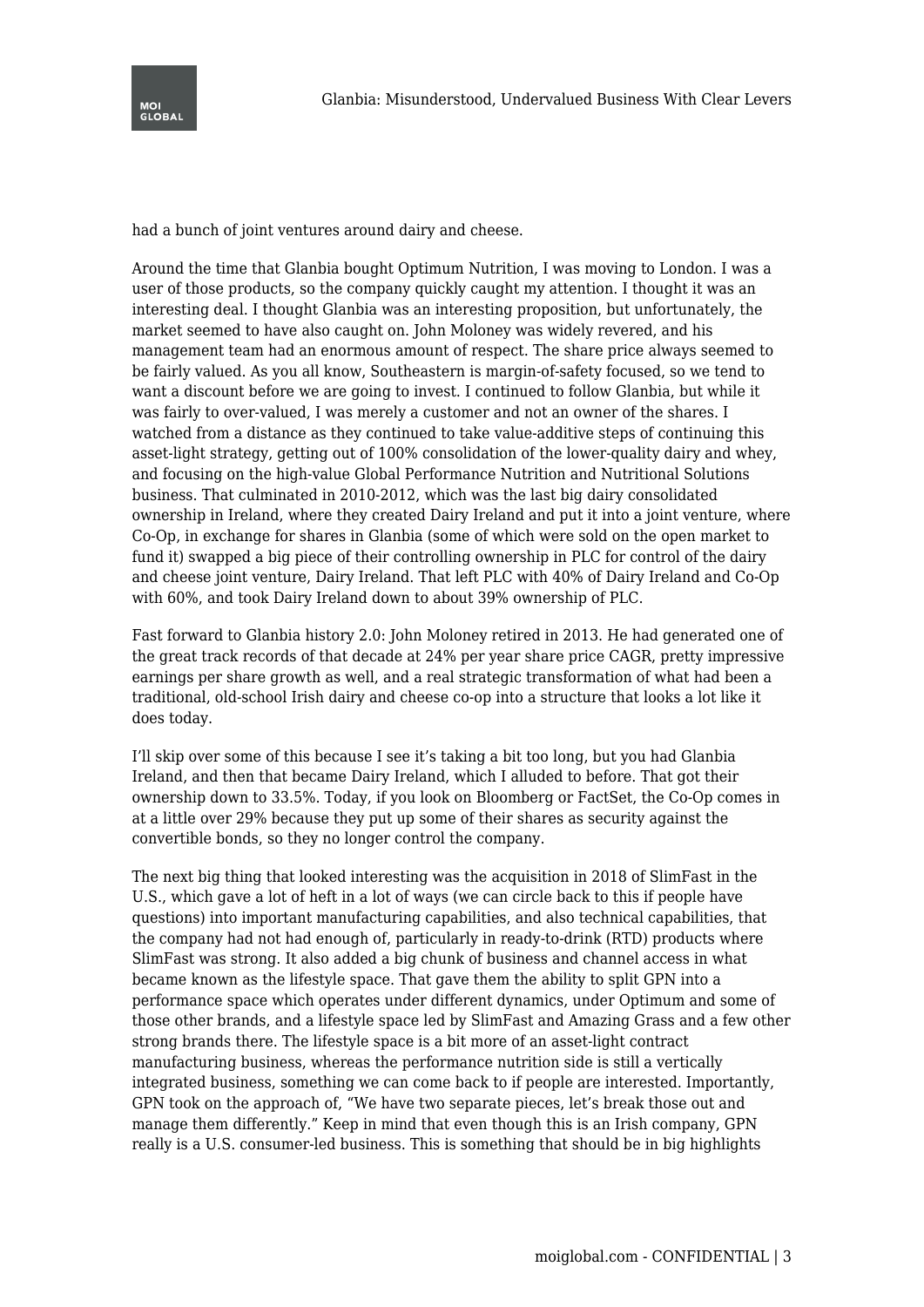

here. The GPN side is predominantly a North American — and within that, United States-led — consumer packaged goods business. Nutritional Solutions is more of a global solutions provider that has no particular geographic affinity.

By 2020, the Co-Op ownership had gone down significantly, below 30%. They don't control it anymore. Today, for the first time ever, the Co-Op also does not control the board of directors. They've gone below 50%. Since founding, the Co-Op had the chairman seat as well as two vice chair seats, so they were really able to set the agenda for the company. Today, there is an independent chairman for the first time, a fellow named Donard Gaynor. He's Irish, but his business career was formed in and greatly influenced by the United States. He thinks about incentive compensation, equity incentivization of management, and shareholder value creation in a way that would be familiar to any investor in U.S. markets, and is attractive. The Co-Op did a stellar job of being stewards of this business, but we should recognize that the Co-Op, as a 30%-ish non-controlling shareholder of the company, is simply more aligned with the rest of the minority shareholders than they would have been when they owned 55%, or 58% of the company and had de facto control.

That gets us to how we think about what Glanbia is today versus its history and how it got here. One of the big overhangs on the company for a long time was what does the Co-Op want to do. What's their motivation, and are they aligned with us as shareholders? While perhaps in the past, you could truly have asked that question and been skeptical, today it's increasingly clear that the Co-Op is a minority shareholder, a non-controlling shareholder that really would like to get paid, and they recognize the value of the underlying businesses of PLC, and are frustrated at the share price performance. This is a group of about 40,000 farmers — hard-working independent businesspeople who are notoriously cashflow and "value in my pocket" focused. Farmers are great about that. They want to have complete control and 100% ownership of their Irish Dairy, which PLC still has 40% of. From the perspective of a shareholder that is not the Co-Op — any of us who are on the register — we like the Performance Nutrition business. We like the Nutritional Solutions business. These joint ventures are great. They provide a nice annuity profit stream that's predictable, and to some degree, contractual. The debt funds the interest expense, helps with the dividends, and frees up Glanbia Performance Nutrition and Nutritional Solutions to be focused on growth and the opportunity set ahead of them and their capital allocation. We'd be perfectly fine for PLC to take control of all of the Irish Dairy, particularly if it were done in exchange for stock. There are all sorts of scenarios where I think PLC is aligned with minority shareholders at this point on what they would like to get operationally and strategically, and what they would like to get financially, which is the realization of the value of PLC.

Where are we today, and why is it undervalued? Today, you have a GPN business that does about  $\epsilon$ 1.2 billion of revenue. The margin potential there, we can discuss. There have clearly been some disappointments on that over the years. There is probably what used to be 14%, 15% EBIT with amortization targets that were perhaps a little too high. Maybe it's more like 12%, 13% these days, but that's still very much the case. There's been the development of comps for this business that didn't exist four or five years ago: Simply Good Foods and BellRing Brands have listed in the last couple years and have proven out this model of asset-light, North American consumer-focused packaged goods in an organically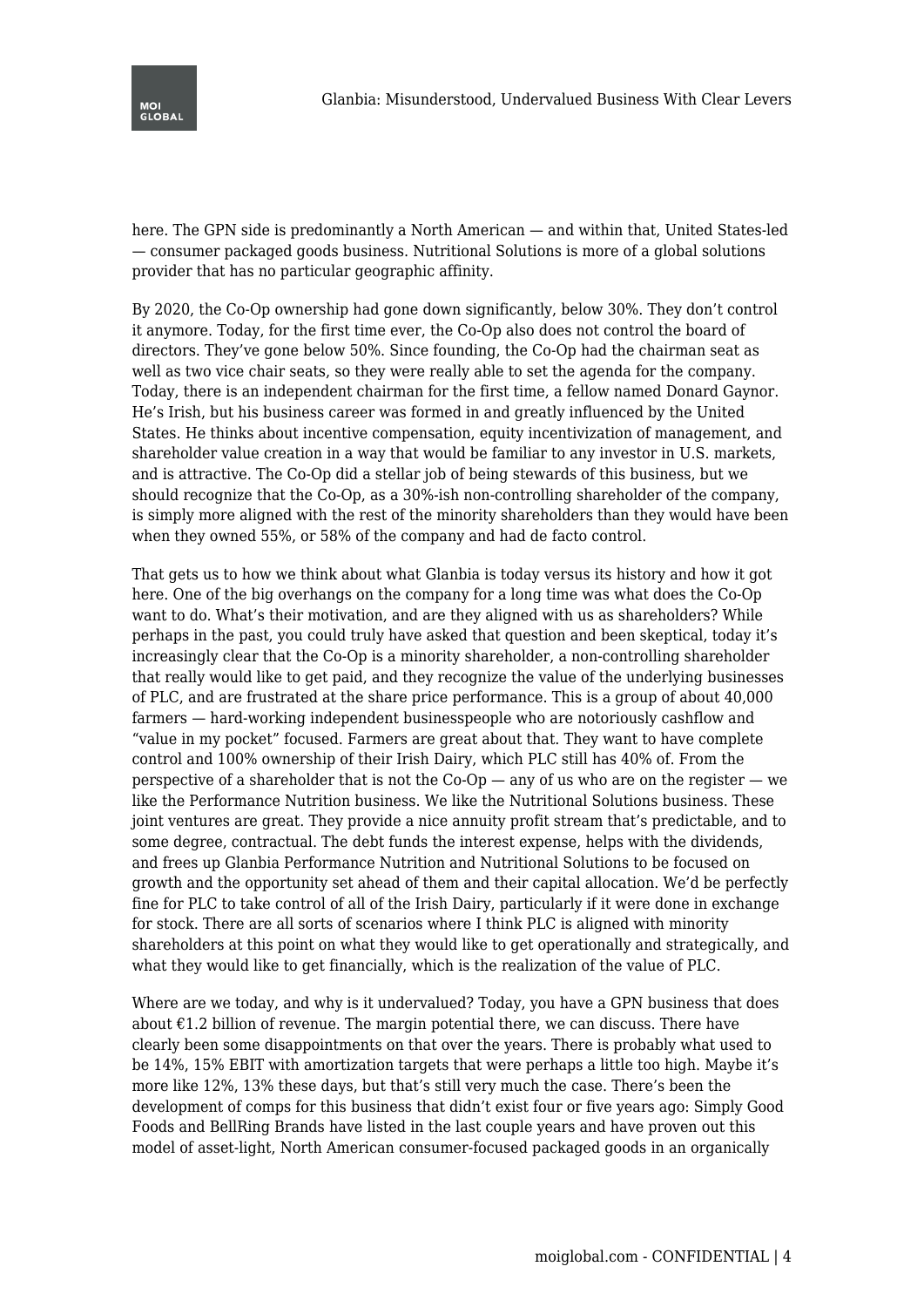growing nutrition space that is one of the few bright spots in the broader U.S. grocery channel. It's got a tailwind. It's going well. It's all the trends of health and wellness.

Strikingly, Glanbia has the number one performance nutrition brand in the whole space with Optimum, and the number two brand in the lifestyle space with SlimFast, but because of the disappointments and mistakes and perhaps confusion around the entity, trades at an extraordinarily large discount to peers like Simply Good Food and BellRing, who have executed and performed well since listing and have taken advantage of that opportunity.

Then you have Nutritional Solutions, which is  $\epsilon$ 800 million, but well on its way towards  $\epsilon$ 1 billion in potential revenue in the next few years, at a higher margin. Mid-teens could be conservative depending on the evolution of that business over time. The best way to think of it in my mind is as the number two to what DSM provides, but at a much smaller scale. Every food group requires these capabilities, and they really needed at least two companies to offer it, to keep both sides honest. You have local players who have some of the capabilities, of course. Those are interesting bolt-on opportunities, but they're very few, i.e. really just a couple that can provide a global solution to a scale food group. If you're a Nestlé and looking to have a similar product in every geography of the world, and you need people to be providing that key precursor to your production, there are really only two people to talk to.

DSM is extraordinarily run. We've been invested in it before, when it was undergoing its transformation from what was viewed by the market as a chemicals business, moving up to a specialty chemicals business in 2014 through 2016, into a nutritional business as it's seen today and as it's priced today. We think this segment of Glanbia can be similarly positioned once it has the appropriate focus. Some people look at this and think, "Nutritional solutions within a dairy Co-Op — isn't that just a bunch of milk and whey and low-value stuff?" That was probably true a decade ago, but it's not true anymore. We think the vast majority of the value and something like two-thirds of the profits here are coming from their vitamins and minerals premix business, which is similar to what DSM is doing ― not exactly the same, but very similar. Their specialty dairy solutions offering has some attractive capabilities, like lactoferrin, infant formula solutions, and of course the whey ― getting the flavors right and getting the texture right, and providing that product precursor to other companies that are making bars and offerings in the market. That's probably a bit lower value. Then there's a smattering of more commodity-ish stuff, but we estimate that is only about 10% of revenue, and way less than that of profits because it's low-margin stuff. That's your grains processing and your commodity lactose processing stuff. It's not a high-margin business ― a midsingles type of margin ― but again, it's only about single digits of the show. The past reputation of this segment as lower solution value-add on the spectrum is changing via organic growth and via some intelligent bolt-ons. There's some room to do a few more interesting and intelligent bolt-ons to further highlight that and make it where it can be focused on, and even stand alone if it needs to stand alone.

Finally, you have the joint ventures, which we've touched on. It's a collection across the United States, Ireland, the United Kingdom, and the European Union. One of the main products here across these different geographies is mozzarella cheese for pizzas, so there's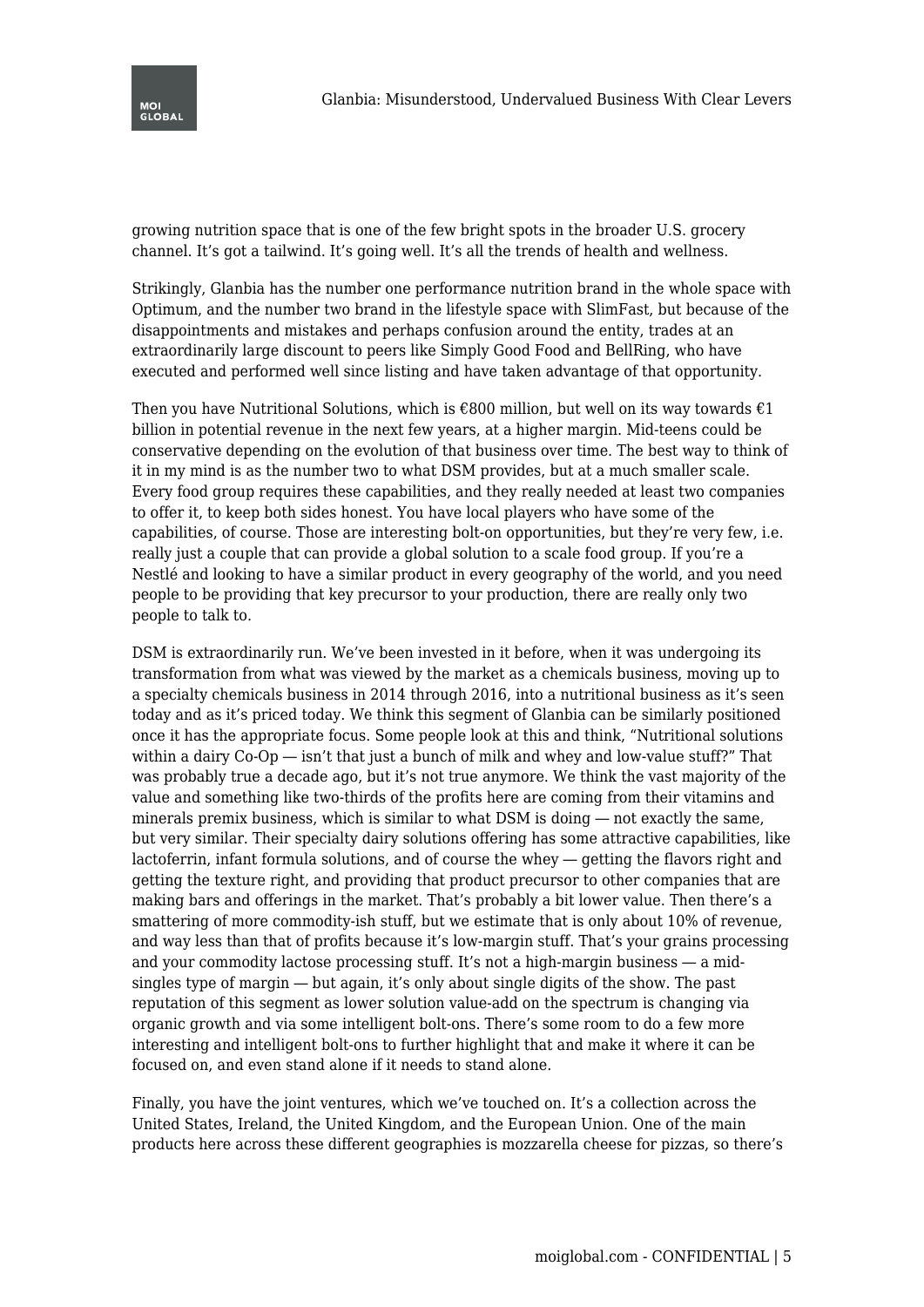

an intersection with last year's conversation on Domino's. They're one of the primary providers of mozzarella to Domino's. One of the great private companies of the world, Leprino, that people appreciate and I think value pretty highly, is the joint venture partner of Glanbia in the U.S. and has been for a long time. This is not a bad business. There is some lower-quality commodity cheddar and whatnot in here, but there are also some pieces of mozzarella production and other more specialty cheese solutions that are interesting. Be that as it may, it's just a profit annuity that provides some stability to the company and that maybe you could do something interesting with eventually.

That begs the question: why, given that interesting collection of businesses, is it so cheap? A lot of things went wrong over the course of 2019, exacerbated by the 2020 pandemic. Back in 2018 at a capital markets day, they put out a target of €6 billion for revenue in 2022, and they have missed that severely. The consensus revenue target for 2022 is now  $\epsilon$ 4.1 billion, though that  $\epsilon$ 4.1 billion number is not an apples-to-apples comparison with the  $\epsilon$ 6 billion and we can talk about why in a second, because the consolidation is all a mess ― but let's just say they're still well below what their targets would have been, and the margins are also probably below 13% – 15%. If you were an investor in 2018, you've been severely disappointed.

Augmenting that disappointment are accounting changes that have obscured Glanbia's books. It screens very oddly. If you just go to a Bloomberg or a FactSet, it's a complete mess. There are several examples of that, but I think the one that's most interesting to focus on is the change in IFRS 15, which required the U.S. Cheese joint venture to be pulled back into the consolidated financials, but just on the revenue line, not on the profit line. The impact of pulling €784 million of revenue back onto the books but none of the profits was that it destroyed the seemingly headline EBITA margins. Nothing changed in the actual ownership. U.S. Cheese is still a 50/50 joint venture. We only own 50% of that revenue at Glanbia, but we have to consolidate the entire 100% because we're deemed to have control. If you're screening for this, you'd think, "What is this low-margin bad segment?" It's simply a result of accounting inefficiency.

On top of those things — the disappointments in  $2018$  and into  $2019$  — of course we saw COVID in 2020. We don't need to belabor that, but clearly, if you are an on-the-go diet and health company, pandemic lockdowns that seem to have been beneficial for pizza consumption and alcohol consumption, will affect your business. I saw a stat recently that the average American had gained 15 or 16 pounds during lockdown. People were not traveling. You're not going to work. You're not grabbing your protein bar or your shake. It's clearly a headwind to the business. Simply Good Foods and BellRing have recognized that as well, though they've managed it pretty well. The unique exposure that Glanbia had was to an international business, which several years ago would have been double-digits percent of GPN revenue, with primary end-markets in India and Brazil and the Middle East. We can circle back to this in the questions as to why this was such a big hit to margins, but those essentially shut down with cross-border trade. GNC, which five to seven years ago was a main channel partner of Glanbia in the specialty space, went bankrupt. Clearly, that's going to have a significant amount of disruption. All of this, together with organic headwinds for the reasons we talked about before, made for a challenging 2020 for the company. If you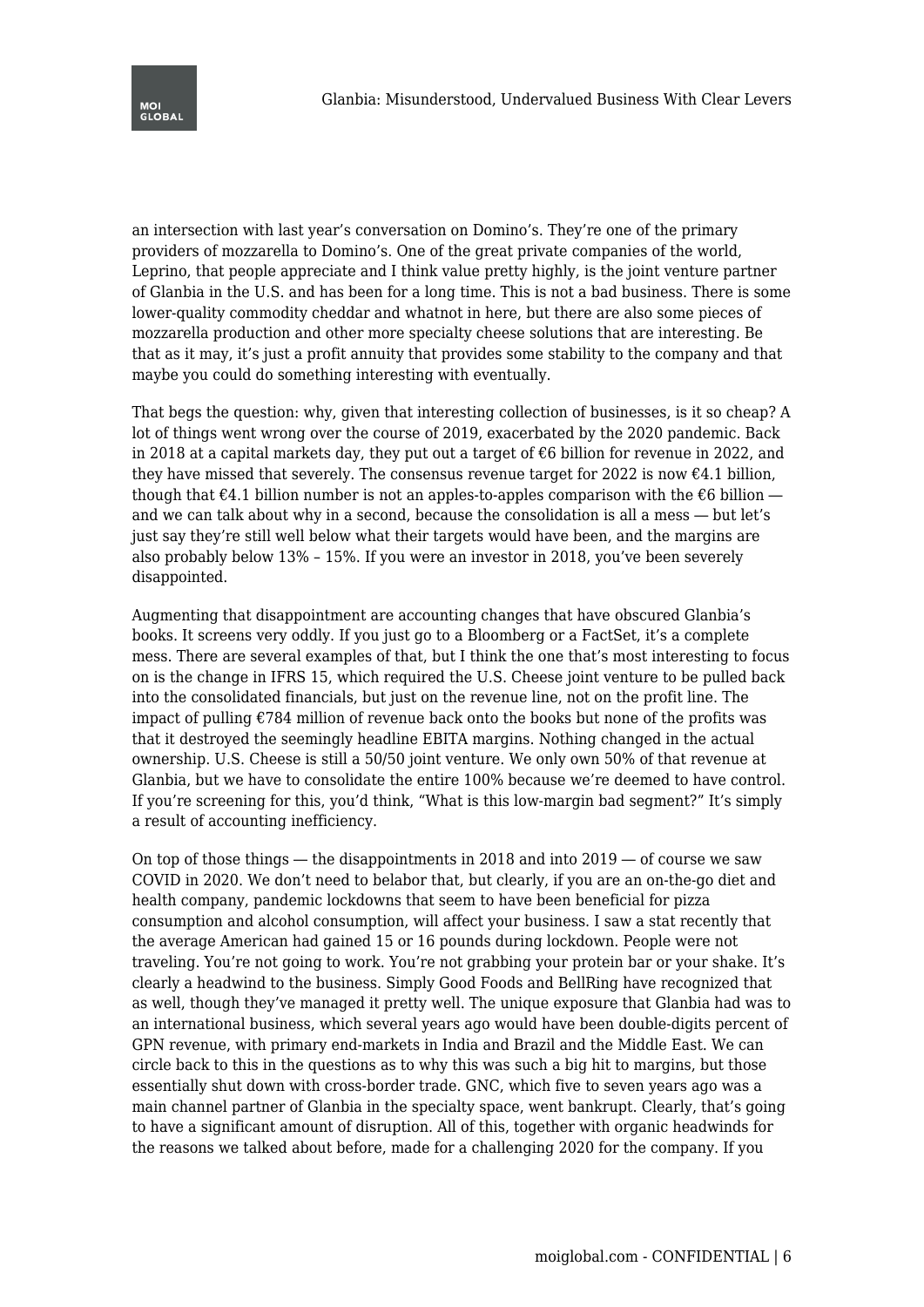invested into the company in 2017/2018, you've lived through a share price cut in half ― more than half at the bottom ― and earnings expectations cut dramatically on the back of all of these issues. You can see here (referring to slide 7 of the presentation) what's happened over the course of 2020 — we're getting involved in that  $\epsilon$ 8 to  $\epsilon$ 10-ish level.

What's changed? Why is this disappointing performance of the last two  $-$  you could even say five ― years, not a precursor to continued poor performance? It's worth re-highlighting the board changes and the governance changes. There's a lot more going on under the surface there in my view, but the fact that you have an independent chair and a board that's no longer insider-controlled is not a small thing. The structural changes that we've seen of defining GPN clearly into a lifestyle business and a performance business in the United States is important because they're run differently. They have different product cycles, different consumption cycles, different manufacturing focuses. In the past, they were all run as the same, not being optimized. Now, you've got them split into two different segments where they can be optimized. There have been some significant changes on the people side of that business ― maybe not at the very top, but certainly at the coalface level, if you will, where you've had people hired into the U.S. in particular who bring considerable localmarket knowledge and local-market expertise and capability to that business, and I think will increasingly be taking charge of running the U.S. side of the Performance Nutrition space. Again, there are some echoes of Adidas, where part of the issue in 2014/2015 was a distant, somewhat provincial Bavarian management team that did not understand the local dynamics in the U.S. or in Asia, but were sending down decisions from abroad that were not fit for purpose for those geographies. The solution was relatively straightforward. You had high-quality people in place locally, and you needed to get the corporate center out of the way so the high-quality local people could make the right decisions. There could be a similar dynamic at play here, so that hopefully will help realize some of the potential of GPN. On the Nutritional Solutions side, we've talked about how gaining scale, diversification, and one or two more bolt-ons, can produce a business that can truly stand on its own.

Another not insignificant thing from an asset-allocation, value-creation point of view is their first ever share repurchase. This was not an easy task. Because of the Co-Op's ownership and because the Co-Op was just under 30%, shrinking the denominator could have pushed them back over 30%, which could have triggered a mandatory takeover bid from the Co-Op, and that had kept the PLC from ever being able to explore buying back stock. For a long time, that wasn't an issue because the stock was fairly overvalued, but over the last two years, there was clearly an opportunity. Kudos to the board and management team, and particularly the CFO, who grabbed this by the horns and jumped through an extraordinarily large number of complex hoops with the Irish regulator to get a special waiver on the mandatory bid if the Co-Op is pushed back over 30%. Then they had to take it to a shareholder vote. The ever-confusing and unhelpful proxy advisors in ISS in particular didn't understand the nuances of this and actually recommended a vote against the sharebuyback authorization because of that very creeping control issue and that the Co-Op could buy it, which showed a lack of understanding of the situation and the triumph of legalistic rules over what actually is the right thing to do, but that's no shock. As a result, frustratingly, the proposal only passed by 8% or 9%. It was a lot closer than it should have been. It should have been overwhelming, and ISS didn't help with that, but it was passed.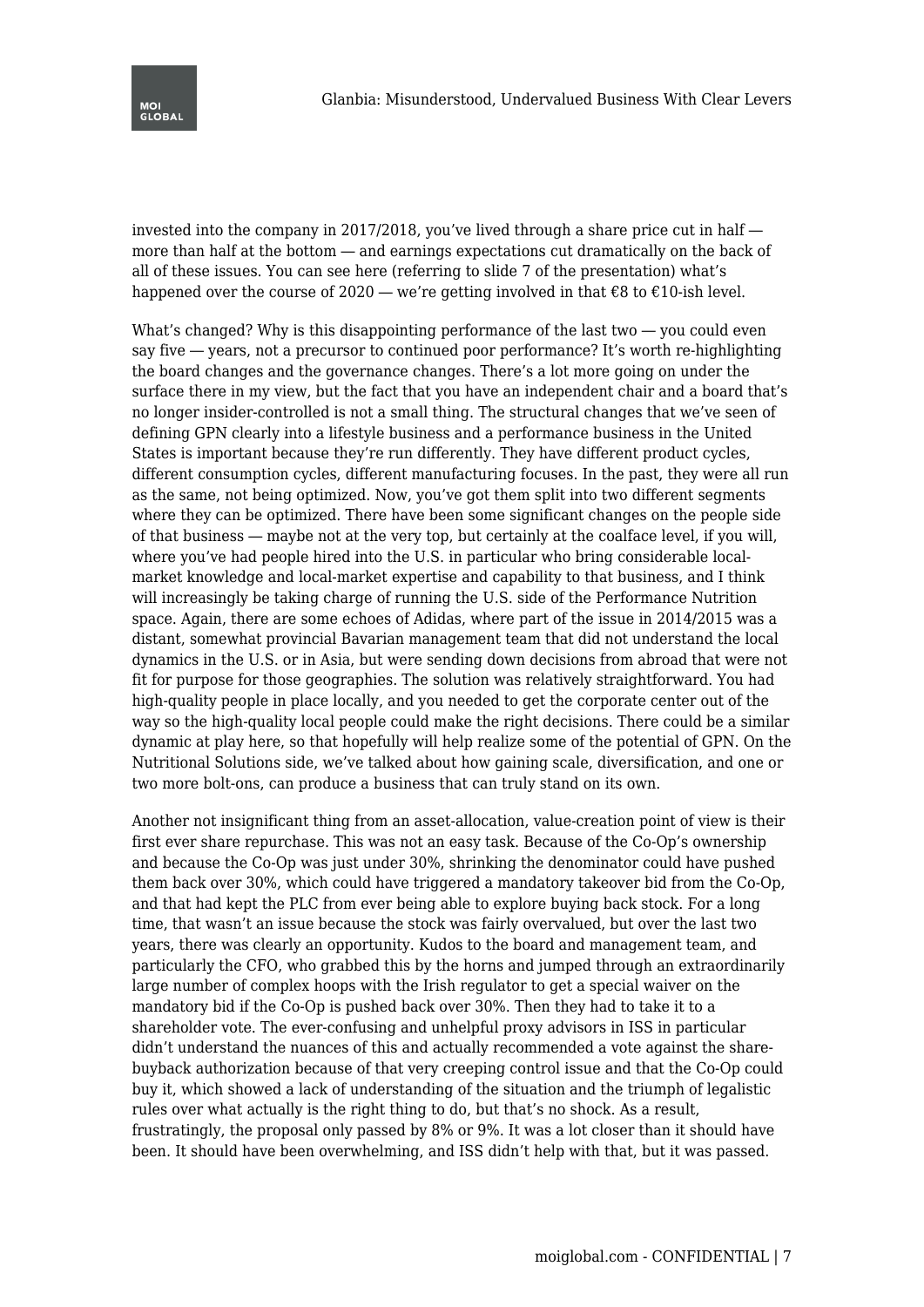Now, after jumping through a few more hoops, the company is able to take advantage of this crazy disconnect. They have an extraordinarily strong balance sheet. Kudos to the management team on that. They have been producing impressive cash flow, even in 2020, with effective working-capital and supply-chain management, along with SKU and cost rationalization. They'd become really bloated on SKUs, particularly in GPN, so they've cut a lot of that out. They've had some strong cash generation, and a strong balance sheet that allows them to go on offense and buy back stock at this discounted price. That's no small thing either. It will be accretive, of course, but it's also a big milestone in terms of a philosophical shift.

We think you've got a "coiled spring" here. They've had a bad couple of years. There's been disappointing performance and some disappointment at the management level. 2020 was challenging for the entire market because of the pandemic, but for GPN specifically and Glanbia in general, there were additional reasons that made 2020 even more risky. We think a lot of that has been addressed, leaving a much leaner machine that is much more efficiently managed and much more focused. As the world starts to unlock, hopefully in the coming quarters, and as the economy starts to recover, this recovery will translate into high contribution margin revenue recovery, very high profit, scale, and will highlight what is an extraordinary mismatch between the valuation of Glanbia's parts, and the best comps. This is not saying that it's gospel truth. This is like Nike and Adidas, or Applus and SGS, or Domino's U.K. and Domino's U.S. It's not totally apples to apples. It's directionally apples to apples that these multiples can't last.

Looking at Glanbia's multiples compared to its peers, I would highlight (referring to slide 9 of the presentation) those two numbers where you see the asterisks. Taking, for example, EV/EBIT, headline looks like it's 19.7x where it's trading, but actually it's 12.9x. That's because a big piece of that Co-Op profit stream comes in below the EBIT line. If you're just comparing it to BellRing, say, simply on EV-to-EBIT, it doesn't look as out of line. If you look at P/E, you're getting a more accurate perception. If you look at EV-to-EBITDA, you've got to make a similar adjustment, and looking at sales, there's even more adjusting you have to do because you need to strip out the 50% of the U.S. JV that had to be included after IFRS 15, and you need to add back all of their share of the revenue of the joint ventures that they own 40% to 50% below the line to get an accurate EV-to-sales number, which is 0.83x. That, no matter how you cut, is way, way below the 3.6x average of its peers. Maybe Glanbia shouldn't be at 3.6x, but it really shouldn't be at 0.8x on that GPN business.

For Nutritional Solutions, it's a similar situation. You're getting that it's 0.8x revenue. Implicitly, again, these are not pure comps. DSM and Kerry do lots of other things, so I'm not drawing a total straight line, but directionally, you can see that difference between 0.8x and 3.2x, or between a 12x PE and 28.5x.

To further highlight that disparity, this (slide 10 of the presentation) is an even broader universe. This is not so much Nutritional Solution comps, but if you're sitting in Europe and are considering whether one day you might want to own Nutritional Solutions as a business all by itself, you might look at where it is stacking up loosely versus its universe of peers, and you would see that it's trading at the very bottom of a loosely defined peer set, where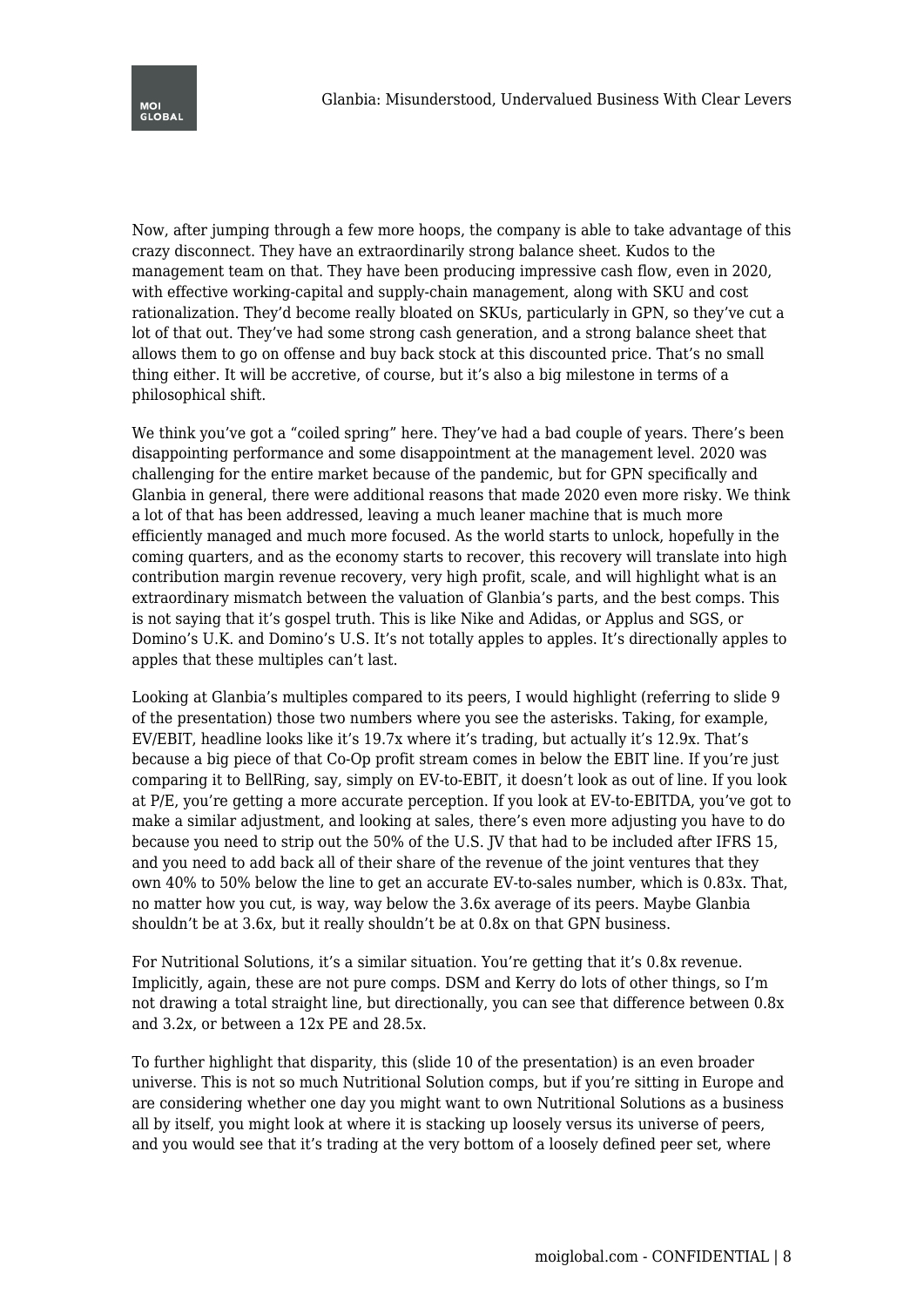

the two closest (DSM and Kerry) are over there towards the left and the middle. No matter how you cut it, it's pretty striking that a company like Glanbia, with that underlying business potential, is way over there on the right.

The comps are important, and you might have noticed that I haven't mentioned the Hut Group, which is front and center. That IPO this year sucked a lot of oxygen out of the room. I can't say that the Hut Group is a comp because it's trading as a Shopify type of tech platform. They came out with an impressive sales pitch and story, so good job to them. For us, it's useful to go look at some of the sell-side reports and to see what people are saying the Myprotein part of the Hut Group is worth. In the ones I have looked at this week, I saw 2.3x revenue, 3x revenue, even 4.9x revenue. I saw 33x EBITDA. Suffice to say, even stripping out the SaaS solutions, API-based part of the Hut Group, which is very cool, and trying to get into what the sell side is estimating the Myprotein part is worth, it helps support our comp math on what Glanbia should be worth. Incidentally, it's worth mentioning that as much as the Hut has been a headwind for the UK and Europe businesses, and Glanbia's Body&Fit direct-to-consumer platform (which is about  $\epsilon$ 100 million of revenue that people don't even think about, but it's an interesting hidden asset there), the Hut has failed to make inroads into the U.S. despite years of trying. It's not like this IPO is the first time that anyone has heard of Myprotein or the Hut, or the first time that they've tried to break into the United States. Amazon has a complete stranglehold on that market. Walmart is coming on strong. Glanbia is a valued partner of Amazon in particular. If you go do a search on protein powders from a U.S. business point of view, last time I looked, 9 of the top 10 suggested protein powder solutions were Glanbia products, which shows the scale of that integration. If people here are interested, we can circle back to the pros and cons of that, because certainly that makes some nervous. Increasingly, I think it's a valuable channel access, especially in an administration-changing world where Amazon might be less able to act as predatorily as it has in the past.

The Hut Group aside — and I'll just give a quick summary because I'm going on too long governance is greatly improved, and I think will continue to head in that direction. There have been big steps forward in capital allocation, with share buybacks for the right reasons. Don't forget, they're also paying a 2% plus dividend, so you get something in the meantime. There's greater discipline around M&A. They've done some bad deals in the past, with questionable value-add. I think there's been a tightening up of the parameters that are put in place that we should see applied going forward.

In terms of the sum of the parts, go do your math. Pick your multiples on what you think these businesses would be worth. Even if you just take GPN at around 2x revenue, for example, which would be a high-teens to 20x FCF potential, that's  $\epsilon$ 8.25 to  $\epsilon$ 8.75 per share. Nutritional Solutions should be at least 20x, which is about 2.5x plus revenue, at  $\epsilon$ 7.50 to  $\epsilon$ 8 a share. For the cheese and dairy joint ventures, it's hard to find exact comps, but anything you see is north of 1x revenue. I can't get that, so I settle out around 0.5x, which is supported by the DCF and works out to about  $\epsilon 4$  a share. You've got  $\epsilon 2$  a share of net debt, and that gets you that  $\epsilon$ 18 to  $\epsilon$ 18.50 of value versus a roughly  $\epsilon$ 10 share price (in early 2021). It's interesting to note that within that, there's about  $\epsilon$ 30 million of corporate expense that's really just the PLC and the supporting of the Co-Op. That's worth about  $\epsilon$ 1 a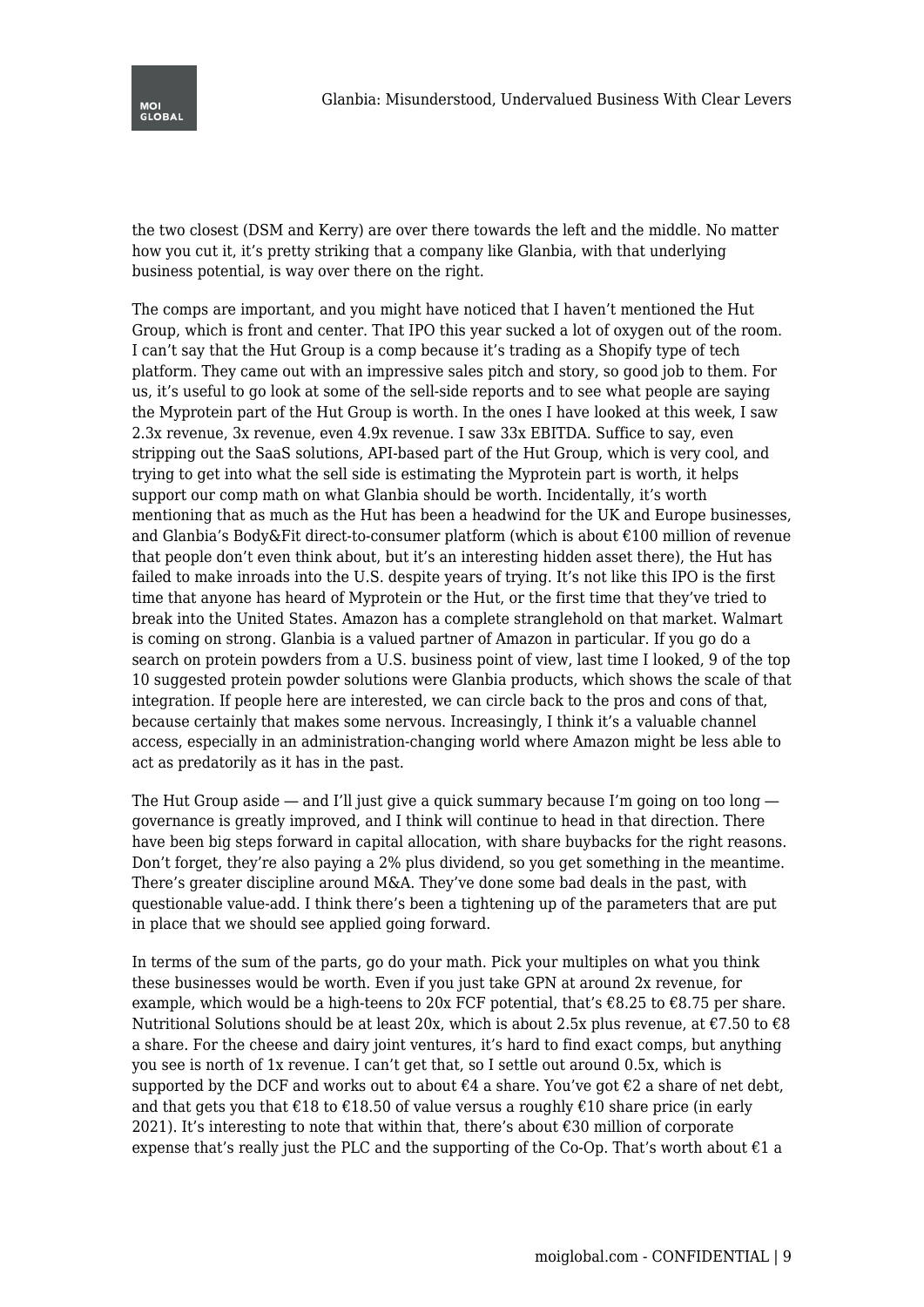

share if it ever were to go away for any reason, so there's a bit of interesting optionality there. That  $\epsilon$ 18 to  $\epsilon$ 18.50 we think can grow significantly towards  $\epsilon$ 20 over the next three years, so you've got a double for the current share price on execution. Free cash flow consensus has about  $\epsilon 0.81$  for 2021. That could be low, but either way, I think that can grow by about 50% over the next three years. The key thing here is if management does not execute on all of this potential and realize this value themselves, there's a strong probability that something changes structurally around this company, and others are given a shot at getting after this underlying embedded value.

## *The following are excerpts of the Q&A session with Josh Shores:*

**John Mihaljevic:** Thank you so much, Josh. That was terrific. Here is a question from the queue: It's clear Glanbia has strong cashflow generation potential. Do you see any significant reinvestment opportunities in either one of the three existing lines of business or in new adjacent ones? Or is the best capital-allocation strategy to return cash to shareholders?

**Shores:** That's a good question. I think there are reinvestment opportunities in Nutritional Solutions particularly. There are many local players that bring either geographic densification of your market access or adjacent capabilities. They're often closely held or family companies, so the sales cycle can be long. When one of those comes available, then you want to take advantage of it, so I would fully support allocating capital constructively into the Nutritional Solutions space for the right deals at the right price. In the GPN space, it's less likely. Prices there are high if you go look at where comps are. Of course you can always find some also-ran protein bar business that's available for less than 1x revenue or even below, but for the scale CPG quality branded players, the prices are high, and the cheapest place to buy that is in the market in Glanbia. From that perspective, allocating capital to share repurchases is the best thing, unless there are brilliant Nutritional Solutions acquisitions to be done.

**Mihaljevic:** What would be the key items or data points to keep an eye on going forward to gauge how this thesis is playing out?

**Shores:** GPN margins. The core of the disappointment in this company over the last two years has been that aspirational mid-teens margin level going away. Run rate early in 2020 was more mid-to-high single digits. So exiting 2020, they're back up well into the double digits. I suspect when they come out next month (February 2021) with full-year results and guidance, they're going to talk strongly about double-digit earnings margins and earnings potential in 2021, and growing into 2022 for GPN, and they need to deliver on that. Watch the margins in GPN, and then watch the organic top line in GPN. The market, particularly in the U.S., is still growing mid singles. In other parts of the world, in less developed areas, you have even faster growth. Glanbia needs to get back to keeping up with at least market growth and maintaining their market share, so I would watch that around GPN as well. Those would be the main two pieces.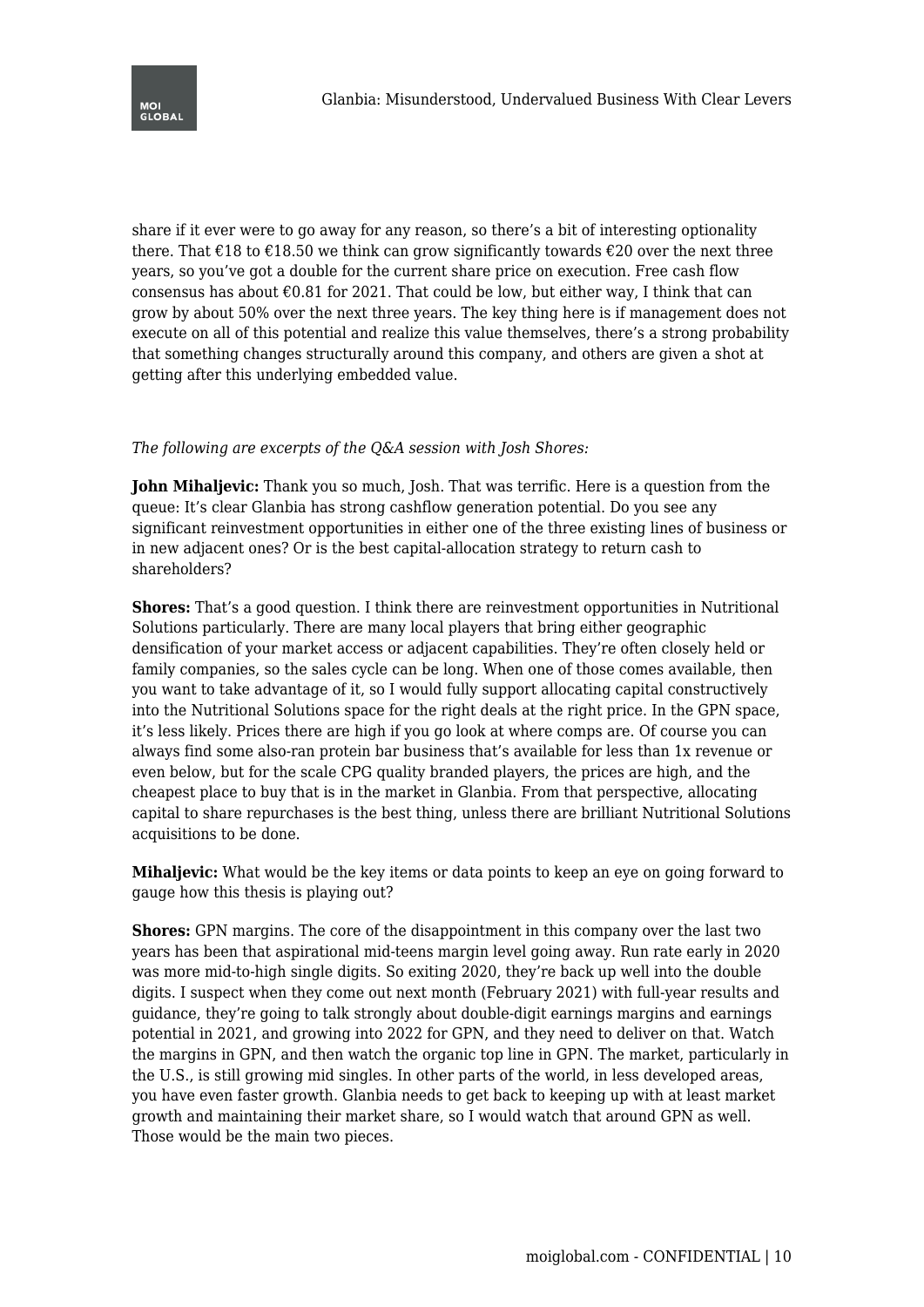In terms of the joint ventures, think of those much more like convertible bonds. There are a couple of facilities coming online right now that should contribute. They've been investing over the last two years in Michigan and elsewhere in Europe because of Brexit. Those will start contributing to profits in 2021. That's going to be a nice little boost. It's a bit of a nonearning hidden asset. From Nutritional Solutions, I would keep an eye on the business mix, and the changes that have happened over the last couple of years, and what future bolt-ons could add around buttressing the much higher-quality specialty part of that business versus the backward-looking market view of it being more towards the dairy commodity end of the space. It should be able to keep up over the fullness of time with a DSM type of load amidst organic growth.

**Mihaljevic:** Looking longer term, maybe 5 to 10 years out, what would you flag as the key risks to the business itself?

**Shores:** Two different things — it's different for each segment. GPN is the  $-1$  want to say "professionalization", but that's not the right word  $-$  it's the institutionalization of that market, particularly in the United States. If you go back 15 years, it was a little bit of the Wild West on ingredients and on products. You really had to appeal to your consumer with purity of products and reputation, which is why Optimum Nutrition was so successful. They were known for vertical integration and having complete control from start to finish and that you were getting the purest and highest-quality protein. That's what Optimum was built on, and up until three or four years ago, that was probably a top one or two determinant of the buy decision. In the last three to four years, the Pepsis and the Nestlés, and I would say the BellRings and the Simply Good Foods, have become run much more like that, with what I would call a CPG-focused, brand-led, and channel access-led approach to the market, and led less by product quality or product purity. I'm not denigrating their product quality. I'm just saying it's like the 80/20. If you're 80% of the way there, there's not as much benefit in getting to 98%. I would say that old Optimum focused on the 98% instead of saying, "Let's get to the good enough and then think about the other things that really differentiate." If GPN stands still, a big risk ― and not even in 5 to 10 years, but in two to three years ― will be that trend. They have got to run this business like a consumer packaged goods, channelfocused, marketing-aware, reinvestment-dollar-savvy, customer-segmenting business, which is not what it was five years ago. The changes they've made on bringing people in with that expertise and then pushing, hopefully, the decision-making closer to the consumer in the United States, are a step towards that. We'll see if Glanbia is able to get it done themselves. If they're not, there are plenty of people who can get it done. Five to ten years is too long. GPN needs to show it can work in one to two, or something else is likely to happen, on realizing the brand value that's latent in there.

Nutritional Solutions is a different question. It's the part of the business that on a 5-to-10 year time horizon, you could be excited about because there's a long runway of organic growth. There's a long runway of bolt-on opportunity potential. There's a need for them as a player and a counterweight in the markets. I could completely see the Nutritional Solutions business 10 years from now being multiples of what it is today in size, and a standalone company creating a lot of value for its customers.